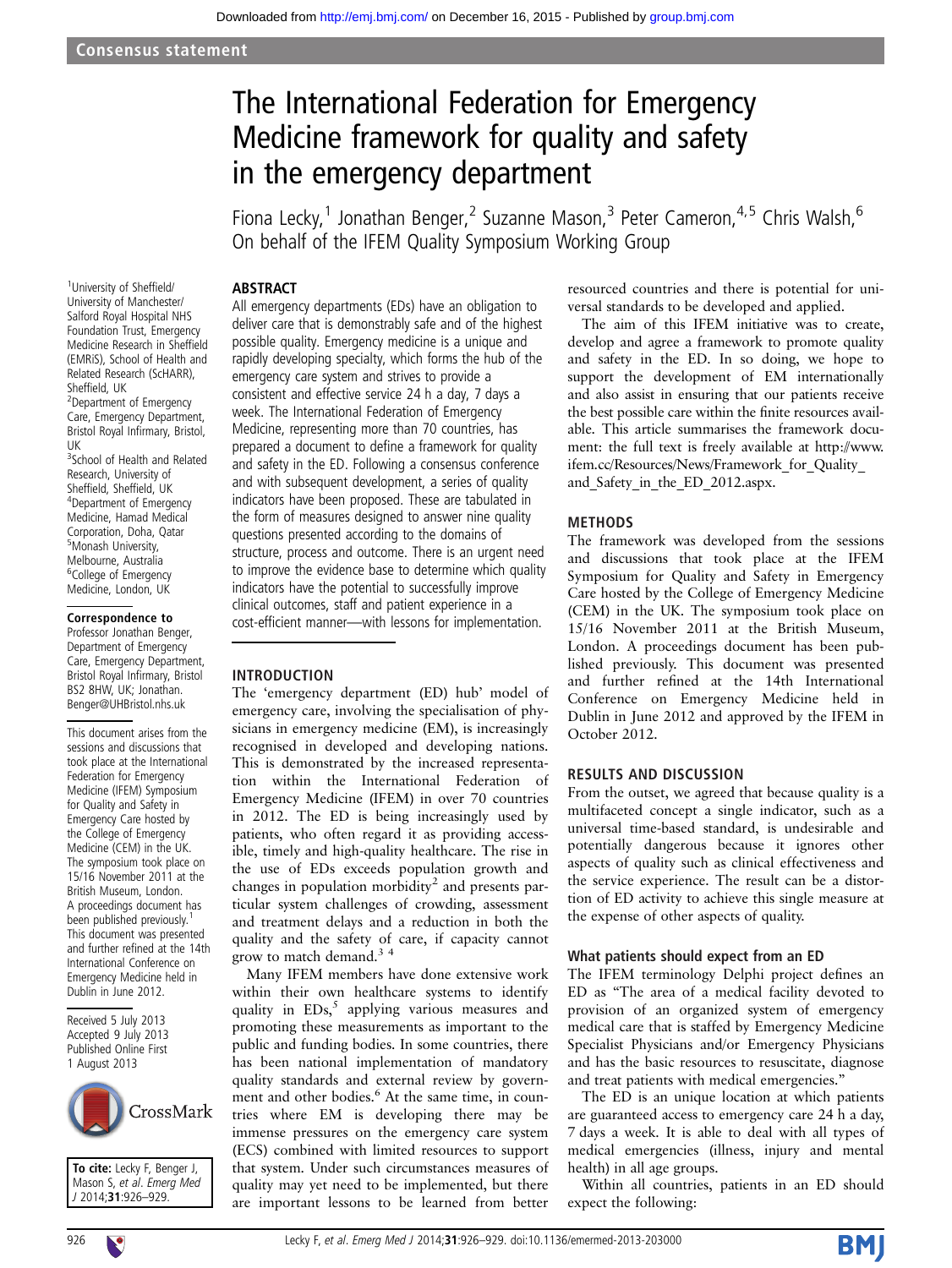| <b>Quality question</b>                                                          | Structure measure                                                                                                                                                                                                                                                                                                                                                                                          | <b>Process measure</b>                                                                                                                                                                                                                                                                                                                                                                                                                                                                                                | <b>Outcome measure</b>                                                                                                                                                                                                                                                 |
|----------------------------------------------------------------------------------|------------------------------------------------------------------------------------------------------------------------------------------------------------------------------------------------------------------------------------------------------------------------------------------------------------------------------------------------------------------------------------------------------------|-----------------------------------------------------------------------------------------------------------------------------------------------------------------------------------------------------------------------------------------------------------------------------------------------------------------------------------------------------------------------------------------------------------------------------------------------------------------------------------------------------------------------|------------------------------------------------------------------------------------------------------------------------------------------------------------------------------------------------------------------------------------------------------------------------|
| Facilities adequate?                                                             | Capacity indices, such as the number of<br>▶<br>resuscitations/majors cubicles for the patient<br>case mix (in relation to local guidelines)<br>Specific areas for vulnerable groups (eg,<br>▶<br>children, mentally ill and confused elderly)<br>Presence or absence of functional equipment<br>▶<br>to ensure patient safety<br>Adequate security<br>▶<br>Disaster/major incident plan<br>▶              | Maintenance logs for equipment<br>Regular cleaning records and<br>inspections<br>Regular stock inventory<br>▶<br>Regular testing/rehearsal of disaster<br>▶<br>plan                                                                                                                                                                                                                                                                                                                                                   | ▶ Patient experience<br>Incidence of hospital-acquired<br>infection<br>Recorded incidents of assault/injury<br>▶<br>on staff members                                                                                                                                   |
| Numbers and skill mix of staff<br>adequate?                                      | Total number of staff and skill mix (in relation<br>▶<br>to local quidelines)<br>Staff turnover and sickness levels<br>▶<br>Number of new patients per staff member<br>▶<br>(with reference to staff seniority) in unit time<br>Number of patients waiting to be seen (by<br>▶<br>triage category)                                                                                                         | Times to be seen by decision maker<br>Times from arrival to discharge from<br>▶<br>ED<br>$\blacktriangleright$ Proportion leaving without being seen                                                                                                                                                                                                                                                                                                                                                                  | $\triangleright$ Complaints and critical incidents                                                                                                                                                                                                                     |
| Is there a culture of quality?                                                   | Is the leadership committed to quality and<br>accountability?<br>Is the leadership 'satisfied' or constantly<br>▶<br>improving?<br>Does the ED have clinical autonomy and an<br>ability to develop its own evidence-based<br>practice?<br>Quality or safety committee is seen as part of<br>▶<br>the essential administrative structure?<br>Is ED quality seen as a holistic health service<br>▶<br>issue? | Hospital leadership visible in clinical<br>areas<br>$\blacktriangleright$ Hospital-wide quality initiatives (eg,<br>care transitions and hand washing)<br>ED-led quality initiatives and guidelines<br>▶<br>Effective dashboard of quality and<br>▶<br>safety that is locally available and<br>acted upon<br>▶ Quality of ED decision making<br>monitored and acted upon (eq,<br>through errors and adverse events)<br>$\blacktriangleright$ Adequate communication with primary<br>care and other community services | Patient experience<br>Patient empowerment/ability to<br>▶<br>participate in own care<br>$\blacktriangleright$ Medication errors                                                                                                                                        |
| Data support adequate?                                                           | Is there a system in place to facilitate<br>monitoring of the process and outcome<br>measures described in this table?                                                                                                                                                                                                                                                                                     | $\triangleright$ System generates reports that support<br>departmental quality management<br>► ICT regularly maintained and<br>developed appropriate to evolving<br>emergency care needs                                                                                                                                                                                                                                                                                                                              | Patient experience<br>▶<br>$\triangleright$ Objective measures show continuous<br>quality improvement<br>$\triangleright$ Contributions to public health in the<br>local community (child protection,<br>police liaison, etc)                                          |
| Key process measures in place?                                                   |                                                                                                                                                                                                                                                                                                                                                                                                            | Time from arrival to cubicle<br>Time to decision maker<br>Time to analgesia<br>Audit against other EDs and national<br>quidelines<br>Left without being seen rate<br>Bed turnovers                                                                                                                                                                                                                                                                                                                                    | Patient experience<br>Survival/functional status for time<br>sensitive conditions (eg, stroke, MI,<br>sepsis)<br>$\blacktriangleright$ Time intervals in journey<br>Diagnostic errors<br>Avoidable patient returns to the ED                                           |
| Access block present?                                                            | Proportion of time that patients are on trolleys<br>in corridor<br>Frequency with which meal rounds and drug<br>rounds are required in the ED                                                                                                                                                                                                                                                              | Time to offload patients from<br>$\blacktriangleright$<br>ambulances<br>Trolley waits above a locally agreed<br>threshold<br>Time to admission from decision to<br>admit<br>Median length of stay for all patients<br>Left without being seen rate<br>▶                                                                                                                                                                                                                                                               | Case mix survival measures for high<br>mortality conditions<br>Length of stay and complication<br>rates for hospitalised patients<br>Proportion returning to ED within<br>7 days<br>Incidence of hospital-acquired<br>infection (depending on length of<br>stay in ED) |
| Evidence-based practice resulting<br>in appropriate care and optimal<br>results? | Presence of clinical pathways to support best<br>evidence-based practice<br>Appreciation of cost-effectiveness                                                                                                                                                                                                                                                                                             | Pathway compliance<br>Times to critical interventions such as<br>reperfusion or antibiotics<br>$\triangleright$ Regular audits of use of key<br>investigations/treatments of high-risk/<br>high-volume conditions                                                                                                                                                                                                                                                                                                     | Patient mortality (general or<br>specified conditions)<br>$\triangleright$ Risk-adjusted outcomes (eg, from<br>registry data)<br>Other clinical outcome data<br>Proportion returning to ED within<br>▶<br>7 days                                                       |
| Patient experience measured and<br>acted upon?                                   | Use of patient feedback tools<br>$\blacktriangleright$<br>Inclusion of patients on hospital boards<br>▶                                                                                                                                                                                                                                                                                                    | Changes implemented on the basis of<br>patient feedback                                                                                                                                                                                                                                                                                                                                                                                                                                                               | Progressive improvements in patient<br>▶<br>feedback<br>Equitable access for different races/<br>▶<br>gender and minority groups                                                                                                                                       |
| ED staff experience measured<br>and acted upon?                                  | Feedback at ED staff appraisals<br>Use of staff feedback tools, including other<br>▶<br>specialties<br>Training and education programmes for ED<br>staff                                                                                                                                                                                                                                                   | ED staff empowered and supported by<br>management/leadership team<br>Changes implemented on the basis of<br>staff feedback                                                                                                                                                                                                                                                                                                                                                                                            | Progressive improvements in staff<br>▶<br>feedback<br>Improving trainee and student<br>▶<br>feedback in training departments                                                                                                                                           |

Table 1 Suggested quality indicators for EDs grouped by the domains of structure, process and outcome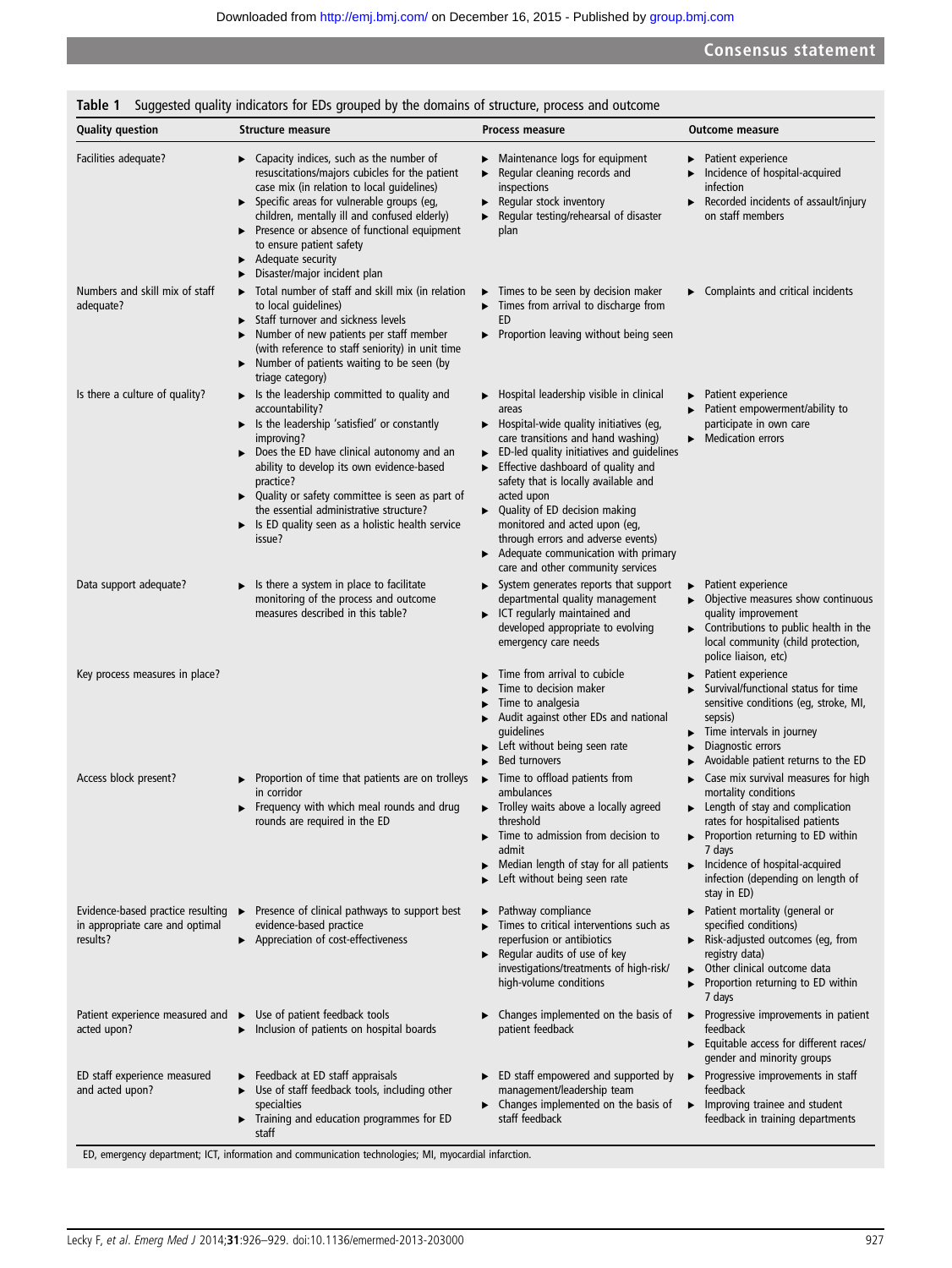## Consensus statement

- ▸ The right personnel: healthcare staff who are appropriately trained and qualified to deliver emergency care, with the early involvement of senior doctors with specific expertise in EM where life-threatening/changing illness (physical or mental) or injury is suspected.
- ▸ The right environment: a dedicated ED, which is properly equipped (eg, with monitoring equipment and supplies) and where appropriate compliance with hygiene and infection control measures reduces the incidence of hospital-acquired infection for the anticipated number of patients and all commonly presenting conditions, as well as less common but predictable emergencies. There should be adequate space to provide the necessary patient care in an environment that is secure and promotes patient privacy and dignity.
- ▸ The right decision making: at all levels of ED function, from managerial/administrative levels to the front line, the importance of critical thinking in decision making should be recognised and emphasised.
- ▸ The right processes: to ensure early recognition of those patients requiring immediate attention and prompt time critical interventions and the timely assessment, investigation and management of those with emergency conditions.
- ▸ The right results: optimal outcomes from treatment within the ED for all patients presenting with emergency healthcare needs.
- ▸ The right approach: patient-centred care with an emphasis on relieving suffering, good communication and the overall experience of patients and those accompanying and/or caring for them.
- ▸ The right system that enables the patient to access timely and appropriate emergency care and that continues to support them after they have left the ED. There should be strong links to the community, including education and prevention, alongside the promotion of public health.
- ▸ The right support: from community-based and hospitalbased healthcare teams and from the funders and managers of the ED, who should ensure that the above arrangements are sustainable. There should be established and agreed mechanisms to monitor standards and compliance, with action taken if an ED falls short.

In countries where EM is well developed patients can also expect the following, in addition to the eight fundamental priorities outlined above:

- ▸ Appropriate access to, and use of, diagnostic support services (eg, plain radiography, ultrasound, CT scanning and laboratory services) by EM doctors when needed for the immediate diagnosis of life-threatening conditions.
- ▸ Expertise in critical care in collaboration with colleagues from anaesthesia and intensive care.
- ▸ Early access to specialist inpatient and outpatient services to assure appropriate ongoing evaluation and treatment of patients with emergency care needs.
- ▸ Appropriate duration of stay in the ED to maximise patient care and comfort and to optimise clinical outcomes.
- ▸ Development of additional services alongside core ED activity to enhance the quality and safety of emergency care. Such services may include short-stay/observation facilities, alternative patient pathways, social and psychiatric health services or associated outpatient activity and will vary according to local practice and circumstances. However, an important component of excellent ED care is the constant development of innovative and enhanced services to support the delivery of quality and safety.

ED staff can expect to be treated with respect by colleagues and patients and to work in a system and facilities that are safe

and not detrimental to their own health. ED staff can also expect to work in an environment that provides the resources and training they need to meet the above expectations, with an emphasis on the development of evidence-based care and innovation.

While this document focuses on the ED, it is essential to employ a systems approach. The most important consideration is that the ED cannot function in isolation and commonly exists as the hub of an ECS where the patient journey will start in the community and return there either directly from the ED or after an inpatient stay. It is also essential to recognise that the ECS must interface with the planned elements of a healthcare system —particularly the demand for hospital beds and the availability of specialists—and with public health.

## Suggested indicators

A series of quality questions and their associated measures are shown in table 1, according to the domains of structure, process and outcome. The questions posed cover a range of issues that are fundamental to the delivery of high-quality care in any ED, but the exact measures used will depend on local factors, the availability of data and overarching elements of the healthcare system in any particular setting.

## Research questions

Despite the acknowledged importance of quality and safety in ED care and the fact that grant-awarding bodies often see these as priorities for study, there is very little robust research evidence in this field. There is an urgent need to agree upon widely applicable outcome measures that can be used to assess the impact of specific interventions and other changes in the configuration and delivery of ED services and to develop measures of comparability between departments and between health systems. This will help to reduce variation, and also determine cost-effective care, by directly relating cost to meaningful clinical outcomes, particularly those that occur after the patient has left the ED, and which therefore reflect the whole episode of care.

It is also necessary to develop research projects that cross national and international boundaries, so that different systems in different countries can be compared objectively to allow the development and promotion of best practice across the specialty globally.

# **CONCLUSION**

The IFEM hopes that this framework will provide a common consensus to underpin the pursuit of quality and safety in all EDs, thereby improving the outcome and experience of emergency patients and our staff worldwide. In order to achieve these goals, emergency care must be an absolute priority for healthcare planners at local, regional and national levels.

Acknowledgements We gratefully acknowledge the input and expertise of all those who attended the IFEM Symposium for Quality and Safety in Emergency Care in November 2011 and who contributed subsequently to the development and refinement of this framework.

Collaborators (List of Presenters and contributors): Professor Jonathan Benger, Dr Gautam Bodiwala, Mr Simon Burns, Dr Mike Clancy, Professor Peter Cameron, Dr Carmel Crock, Professor Pat Croskerry, Dr James Ducharme, Dr Gregory Henry, Dr John Heyworth, Dr Brian Holroyd, Dr Ian Higginson, Dr Peter Jones, Dr Arthur Kellerman, Professor Fiona Lecky, Dr Geraldine McMahon, Professor Suzanne Mason, Professor Elisabeth Molyneux, Professor Patrick Nee, Dr Ian Sammy, Dr Sandra Schneider, Dr Michael Schull, Dr Suzanne Shale, Professor Ian Stiell, Professor Ellen Weber.

Contributors On behalf of the IFEM Quality Symposium Working Group the five named authors drafted and revised the framework and this summary article. All authors reviewed and approved the final version.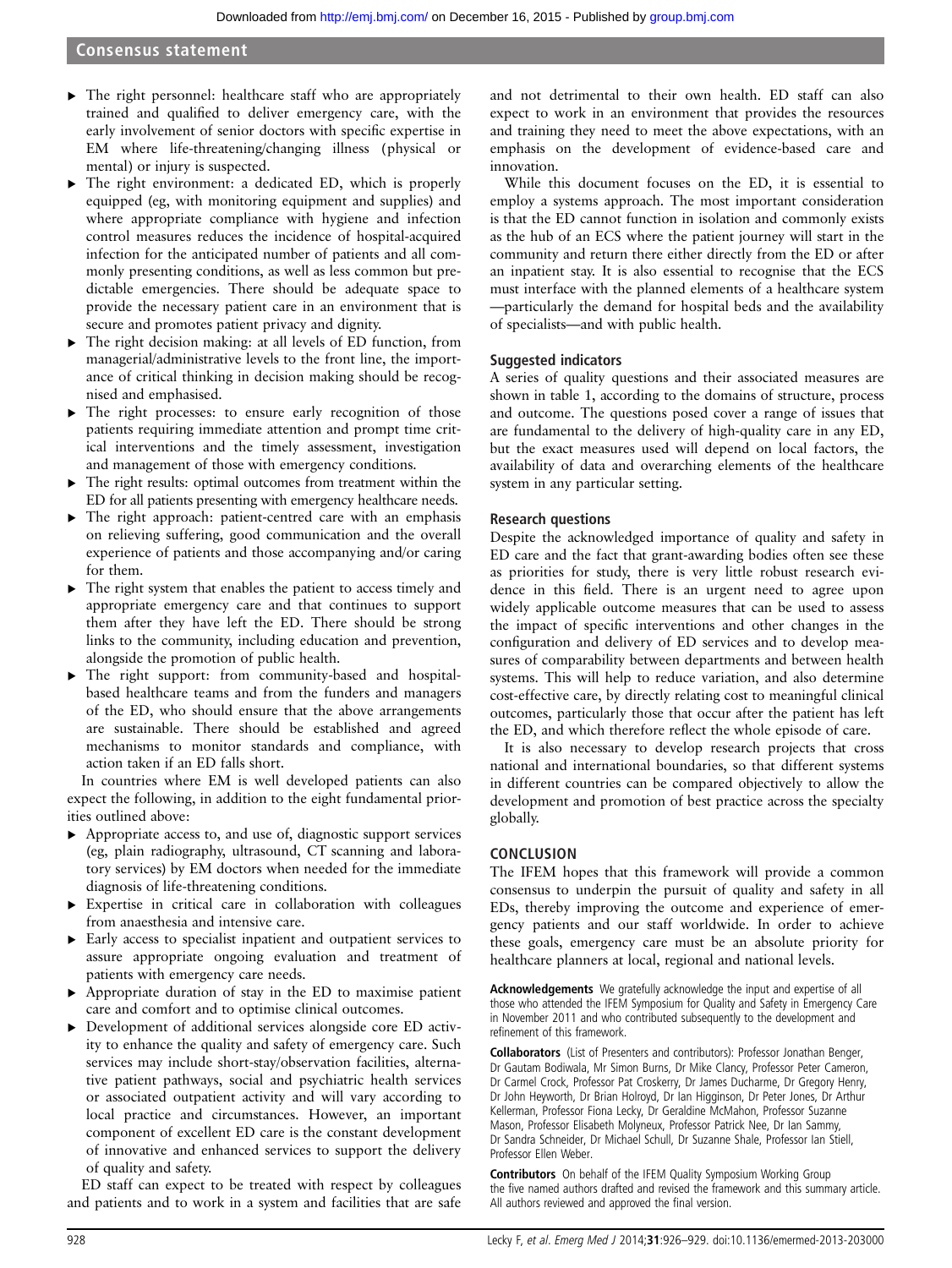#### Competing interests None.

Provenance and peer review Not commissioned; internally peer reviewed.

## **REFERENCES**

- 1 Lecky F, Cameron P, Benger J, et al. CEM/IFEM symposium: quality and safety in emergency care. The British Museum, London, 15 & 16 November 2011: narrative of presentations & abstracts. Emerg Med J 2012;29(Suppl 1):A1–16.
- 2 Lowithan JA, Curtis AJ, Jokkey DJ, et al. Demand at the emergency department front door: 10-year trends in presentations. Med J Aust 2012;196:128–32.
- 3 Richardson DB, Mountain D. Myths versus facts in emergency department overcrowding and hospital access block. Med J Aust 2009;190: 369–74.
- 4 Pines JM, Hilton JA, Weber EJ, et al. International perspectives on emergency department crowding. Acad Emerg Med 2011;18:1358–70.
- 5 Cameron PA, Schull MJ, Cooke MW. A framework for measuring quality in the emergency department. Emerg Med J 2011;28:735-40.
- 6 Newell R, Slesinger T, Cheung D, et al. Emergency Medicine Quality Measures. [http://](http://www.acepnews.com/news/news-from-the-college/single-article/emergency-medicine-quality-measures/129931a40b5badc20e0f90f79b2.html) [www.acepnews.com/news/news-from-the-college/single-article/emergency-medicine](http://www.acepnews.com/news/news-from-the-college/single-article/emergency-medicine-quality-measures/129931a40b5badc20e0f90f79b2.html)[quality-measures/129931a40b5badc20e0f90f79b2.html](http://www.acepnews.com/news/news-from-the-college/single-article/emergency-medicine-quality-measures/129931a40b5badc20e0f90f79b2.html) (accessed 25 Nov 2012).